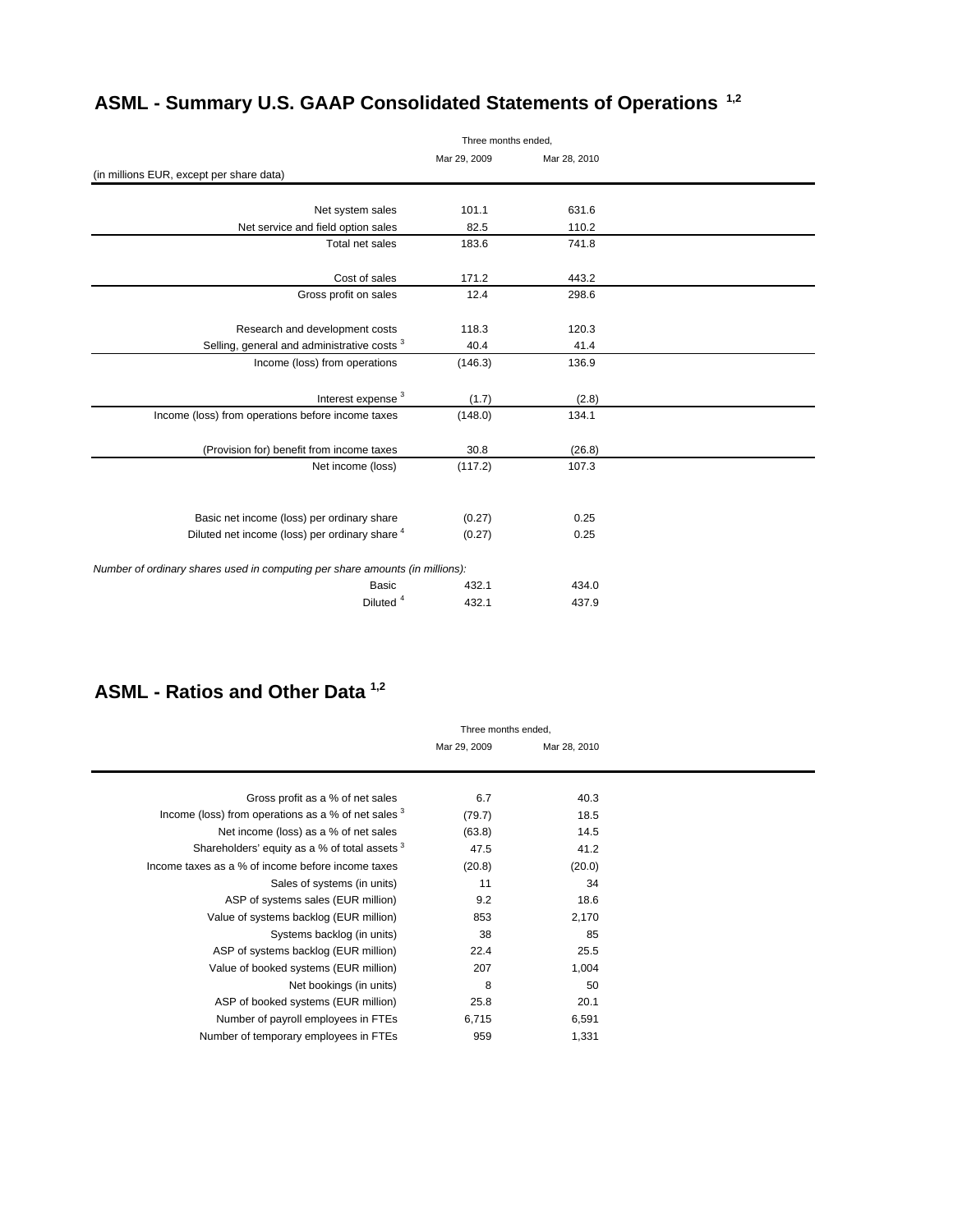|                                             | Dec 31, 2009 | Mar 28, 2010 |  |
|---------------------------------------------|--------------|--------------|--|
| (in millions EUR)                           |              |              |  |
|                                             |              |              |  |
| <b>ASSETS</b>                               |              |              |  |
| Cash and cash equivalents                   | 1,037.1      | 1,087.3      |  |
| Accounts receivable, net                    | 377.4        | 629.8        |  |
| Finance receivables, net                    | 21.6         | 23.3         |  |
| Current tax assets                          | 11.3         | 37.5         |  |
| Inventories, net                            | 963.4        | 1,155.5      |  |
| Deferred tax assets                         | 119.4        | 107.5        |  |
| Other assets                                | 218.7        | 247.3        |  |
| Total current assets                        | 2,748.9      | 3,288.2      |  |
| Deferred tax assets                         | 133.3        | 127.9        |  |
| Other assets                                | 77.0         | 99.1         |  |
| Goodwill                                    | 131.5        | 141.1        |  |
| Other intangible assets, net                | 18.1         | 17.8         |  |
| Property, plant and equipment, net 3        | 655.4        | 720.7        |  |
| Total non-current assets                    | 1,015.3      | 1,106.6      |  |
| <b>Total assets</b>                         | 3,764.2      | 4,394.8      |  |
| <b>LIABILITIES AND SHAREHOLDERS' EQUITY</b> |              |              |  |
| <b>Current liabilities</b>                  | 1,044.2      | 1,613.0      |  |
| Accrued liabilities and other liabilities   | 44.3         | 45.9         |  |
| Deferred and other tax liabilities          | 188.4        | 200.1        |  |
| Provisions                                  | 12.7         | 13.0         |  |
| Long-term debt 3                            | 699.8        | 711.8        |  |
| Total non-current liabilities               | 945.2        | 970.8        |  |
| <b>Total liabilities</b>                    | 1,989.4      | 2,583.8      |  |
| Shareholders' equity                        | 1,774.8      | 1,811.0      |  |
| Total liabilities and shareholders' equity  | 3,764.2      | 4,394.8      |  |

# **ASML - Summary U.S. GAAP Consolidated Balance Sheets 1,2**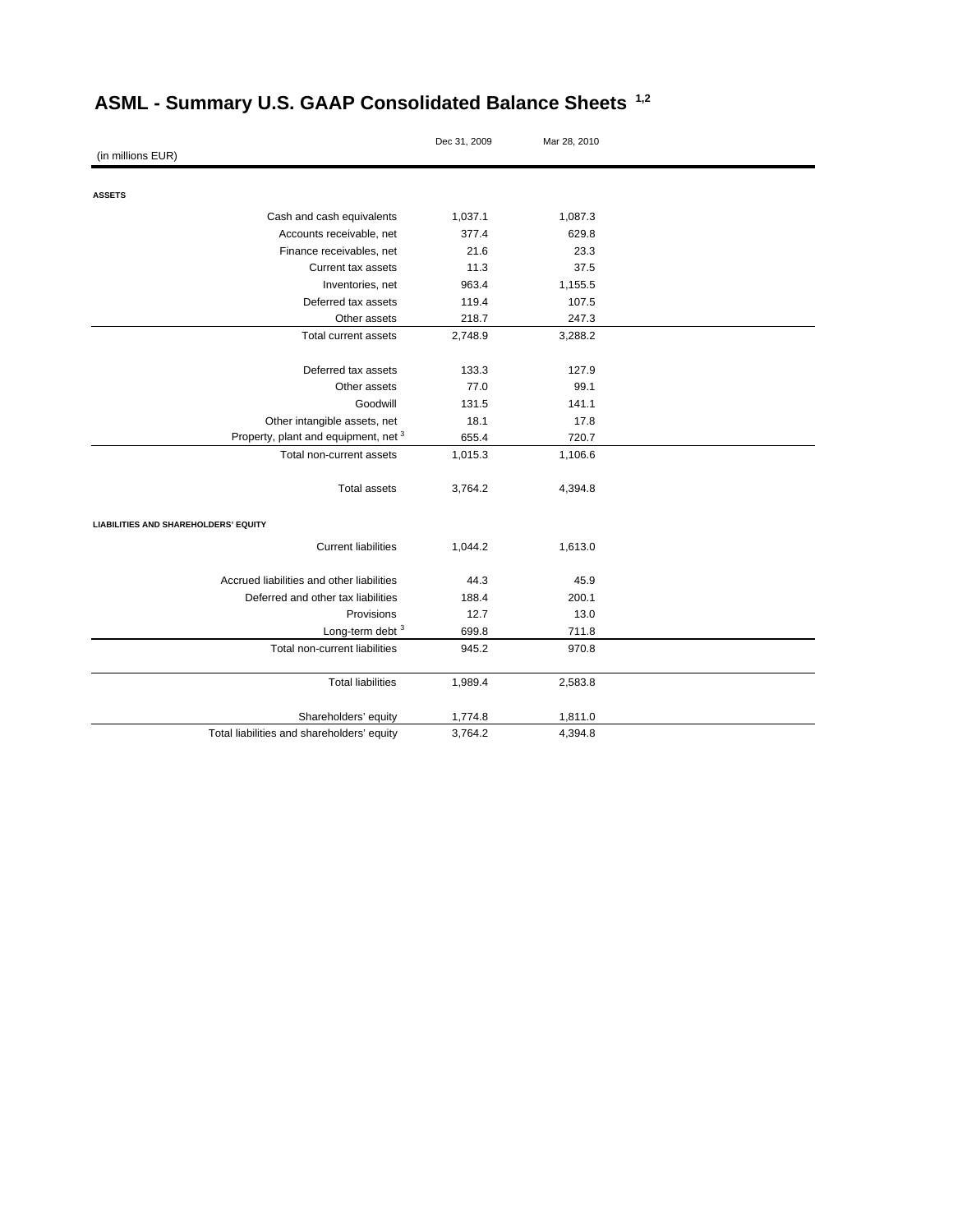| Three months ended,                                    |              |              |  |
|--------------------------------------------------------|--------------|--------------|--|
|                                                        | Mar 29, 2009 | Mar 28, 2010 |  |
| (in millions EUR)                                      |              |              |  |
|                                                        |              |              |  |
| CASH FLOWS FROM OPERATING ACTIVITIES                   |              |              |  |
| Net income (loss)                                      | (117.2)      | 107.3        |  |
| Depreciation and amortization 3                        | 38.7         | 34.7         |  |
| Impairment                                             | 2.6          | 0.8          |  |
| Loss on disposals of property, plant and equipment     | 2.6          | 0.6          |  |
| Share-based payments                                   | 3.5          | 2.8          |  |
| Allowance for doubtful debts                           | ٠            | 0.2          |  |
| Allowance for obsolete inventory                       | 22.1         | 13.8         |  |
| Deferred income taxes                                  | (27.0)       | 23.7         |  |
| Change in assets and liabilities                       | 157.3        | (142.8)      |  |
| Net cash provided by operating activities              | 82.6         | 41.1         |  |
| <b>CASH FLOWS FROM INVESTING ACTIVITIES</b>            |              |              |  |
|                                                        |              |              |  |
| Purchases of property, plant and equipment             | (43.9)       | (7.2)        |  |
| Proceeds from sale of property, plant and equipment    | 1.2          |              |  |
| Net cash used in investing activities                  | (42.7)       | (7.2)        |  |
| <b>CASH FLOWS FROM FINANCING ACTIVITIES</b>            |              |              |  |
| Net proceeds from issuance of shares and stock options | 0.1          | 10.4         |  |
| Excess tax deficiencies from stock options             | (0.2)        |              |  |
| Redemption and/or repayment of debt <sup>3</sup>       | (0.4)        | (0.4)        |  |
| Net cash provided by (used in) financing activities    | (0.5)        | 10.0         |  |
| Net cash flows                                         | 39.4         | 43.9         |  |
| Effect of changes in exchange rates on cash            | 2.4          | 6.3          |  |
| Net increase in cash & cash equivalents                | 41.8         | 50.2         |  |
|                                                        |              |              |  |

# **ASML - Summary U.S. GAAP Consolidated Statements of Cash Flows 1,2**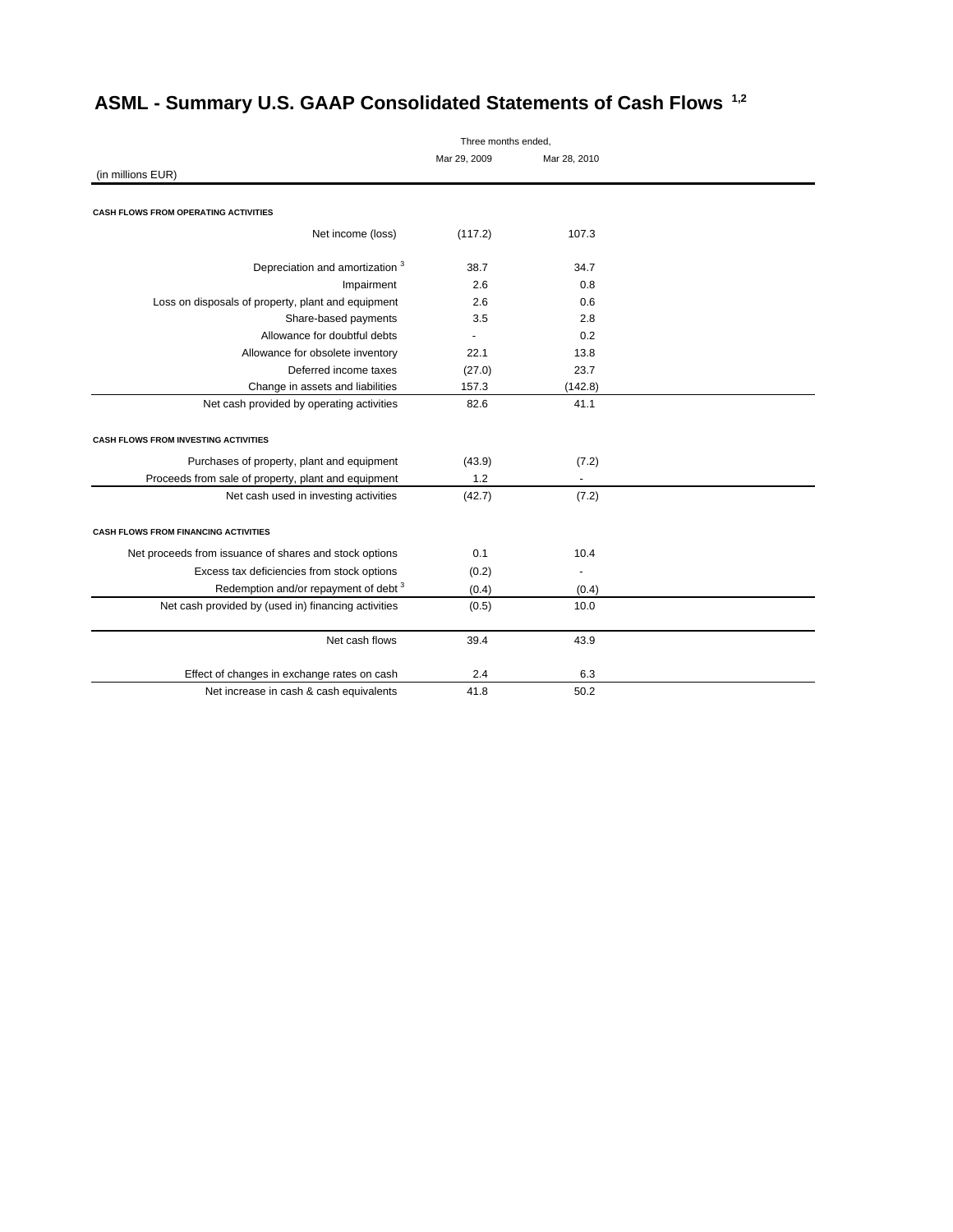### **ASML - Quarterly Summary U.S. GAAP Consolidated Statements of Operations 1,2** Three months ended,

|                                                                              | Mar 29, | Jun 28, | Sep 27, | Dec 31, | Mar 28. |
|------------------------------------------------------------------------------|---------|---------|---------|---------|---------|
|                                                                              | 2009    | 2009    | 2009    | 2009    | 2010    |
| (in millions EUR, except per share data)                                     |         |         |         |         |         |
|                                                                              |         |         |         |         |         |
| Net system sales                                                             | 101.1   | 183.3   | 458.7   | 431.8   | 631.6   |
| Net service and field option sales                                           | 82.5    | 93.3    | 96.6    | 148.8   | 110.2   |
| Total net sales                                                              | 183.6   | 276.6   | 555.3   | 580.6   | 741.8   |
| Cost of sales                                                                | 171.2   | 242.2   | 364.0   | 360.3   | 443.2   |
|                                                                              | 12.4    |         |         |         |         |
| Gross profit on sales                                                        |         | 34.4    | 191.3   | 220.3   | 298.6   |
| Research and development costs                                               | 118.3   | 117.9   | 115.2   | 115.4   | 120.3   |
| Selling, general and administrative costs <sup>3</sup>                       | 40.4    | 40.3    | 37.5    | 36.5    | 41.4    |
| Income (loss) from operations                                                | (146.3) | (123.8) | 38.6    | 68.4    | 136.9   |
|                                                                              |         |         |         |         |         |
| Interest expense <sup>3</sup>                                                | (1.7)   | (0.9)   | (2.4)   | (3.5)   | (2.8)   |
| Income (loss) from operations before income taxes                            | (148.0) | (124.7) | 36.2    | 64.9    | 134.1   |
| (Provision for) benefit from income taxes                                    | 30.8    | 20.7    | (16.4)  | (14.4)  | (26.8)  |
| Net income (loss)                                                            | (117.2) | (104.0) | 19.8    | 50.5    | 107.3   |
|                                                                              |         |         |         |         |         |
| Basic net income (loss) per ordinary share                                   | (0.27)  | (0.24)  | 0.05    | 0.12    | 0.25    |
| Diluted net income (loss) per ordinary share 4                               | (0.27)  | (0.24)  | 0.05    | 0.12    | 0.25    |
|                                                                              |         |         |         |         |         |
| Number of ordinary shares used in computing per share amounts (in millions): |         |         |         |         |         |
| Basic                                                                        | 432.1   | 432.5   | 432.7   | 433.2   | 434.0   |
| Diluted <sup>4</sup>                                                         | 432.1   | 432.5   | 435.0   | 437.0   | 437.9   |

## **ASML - Quarterly Summary Ratios and other data 1,2**

|                                                     | Three months ended. |                 |                 |                 |                 |
|-----------------------------------------------------|---------------------|-----------------|-----------------|-----------------|-----------------|
|                                                     | Mar 29,<br>2009     | Jun 28,<br>2009 | Sep 27,<br>2009 | Dec 31,<br>2009 | Mar 28,<br>2010 |
| Gross profit as a % of net sales                    | 6.7                 | 12.5            | 34.4            | 38.0            | 40.3            |
| Income (loss) from operations as a % of net sales 3 | (79.7)              | (44.7)          | 6.9             | 11.8            | 18.5            |
| Net income (loss) as a % of net sales               | (63.8)              | (37.6)          | 3.6             | 8.7             | 14.5            |
| Shareholders' equity as a % of total assets 3       | 47.5                | 47.2            | 47.3            | 47.1            | 41.2            |
| Income taxes as a % of income before income taxes   | (20.8)              | (16.6)          | (45.4)          | (22.2)          | (20.0)          |
| Sales of systems (in units)                         | 11                  | 10              | 24              | 25              | 34              |
| ASP of system sales (EUR million)                   | 9.2                 | 18.3            | 19.1            | 17.3            | 18.6            |
| Value of systems backlog (EUR million)              | 853                 | 1,064           | 1,353           | 1,853           | 2,170           |
| Systems backlog (in units)                          | 38                  | 43              | 54              | 69              | 85              |
| ASP of systems backlog (EUR million)                | 22.4                | 24.7            | 25.1            | 26.8            | 25.5            |
| Value of booked systems (EUR million)               | 207                 | 394             | 777             | 956             | 1,004           |
| Net bookings (in units)                             | 8                   | 15              | 35              | 40              | 50              |
| ASP of booked systems (EUR million)                 | 25.8                | 26.3            | 22.2            | 23.9            | 20.1            |
| Number of payroll employees in FTEs                 | 6,715               | 6,597           | 6,529           | 6,548           | 6,591           |
| Number of temporary employees in FTEs               | 959                 | 868             | 917             | 1,137           | 1,331           |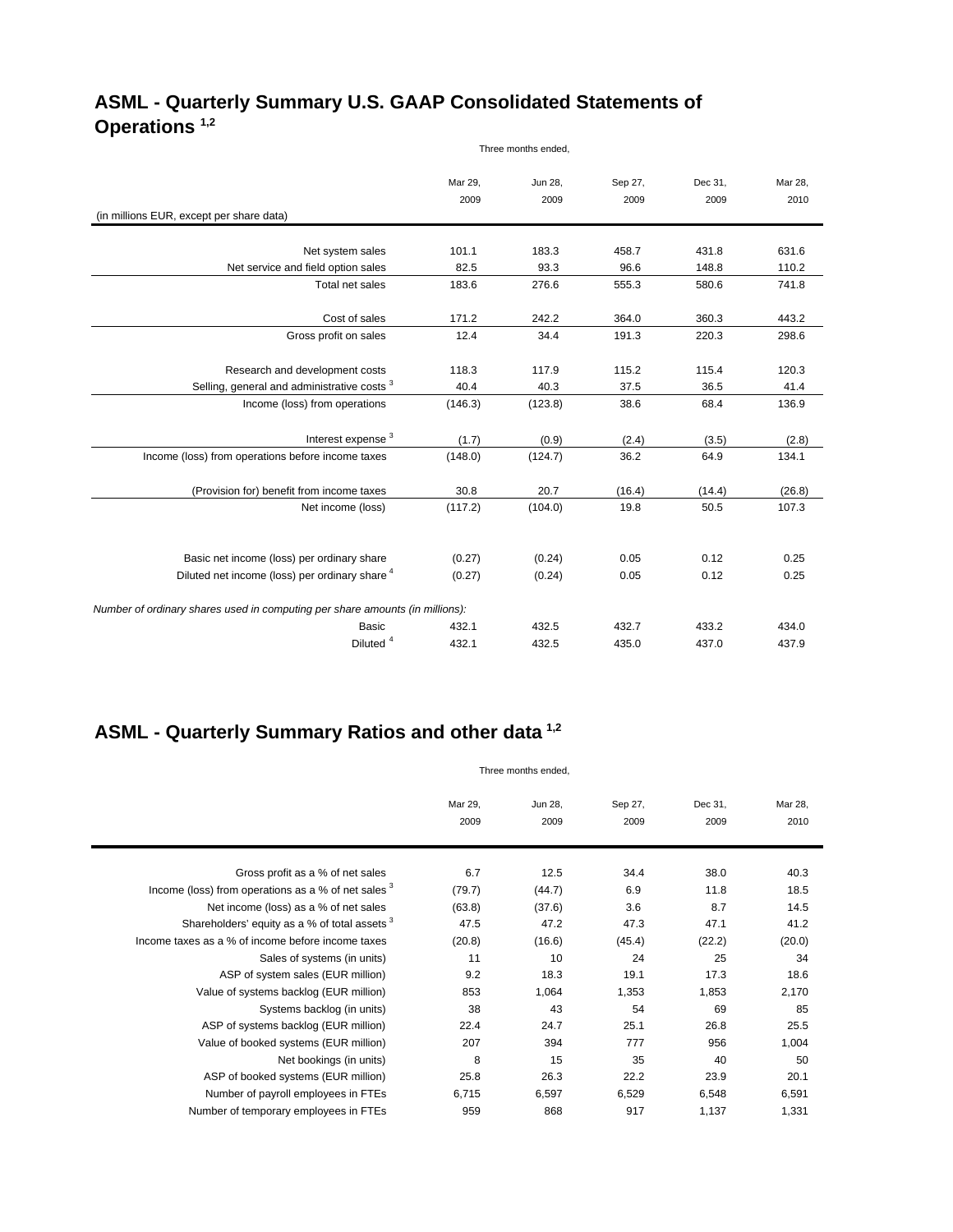|                                            | Mar 29, | Jun 28, | Sep 27,        | Dec 31,                  | Mar 28,                  |
|--------------------------------------------|---------|---------|----------------|--------------------------|--------------------------|
|                                            | 2009    | 2009    | 2009           | 2009                     | 2010                     |
| (in millions EUR)                          |         |         |                |                          |                          |
| <b>ASSETS</b>                              |         |         |                |                          |                          |
| Cash and cash equivalents                  | 1,151.0 | 1,092.7 | 1,018.0        | 1,037.1                  | 1,087.3                  |
| Accounts receivable, net                   | 291.6   | 213.5   | 382.1          | 377.4                    | 629.8                    |
| Finance receivables, net                   | 6.2     | 0.1     | 21.1           | 21.6                     | 23.3                     |
| Current tax assets                         |         |         |                | 11.3                     | 37.5                     |
| Inventories, net                           | 936.8   | 926.1   | 882.4          | 963.4                    | 1,155.5                  |
| Deferred tax assets                        | 74.9    | 70.5    | 69.0           | 119.4                    | 107.5                    |
| Other assets                               | 240.6   | 220.2   | 224.2          | 218.7                    | 247.3                    |
| Total current assets                       | 2,701.1 | 2,523.1 | 2,596.8        | 2,748.9                  | 3,288.2                  |
|                                            |         |         |                |                          |                          |
| Finance receivables, net                   | 29.2    | 20.6    | $\blacksquare$ | $\overline{\phantom{a}}$ | $\overline{\phantom{a}}$ |
| Deferred tax assets                        | 173.2   | 198.9   | 193.5          | 133.3                    | 127.9                    |
| Other assets                               | 89.5    | 53.8    | 68.1           | 77.0                     | 99.1                     |
| Goodwill                                   | 139.7   | 134.5   | 128.6          | 131.5                    | 141.1                    |
| Other intangible assets, net               | 25.6    | 22.3    | 19.0           | 18.1                     | 17.8                     |
| Property, plant and equipment, net 3       | 624.4   | 629.3   | 598.7          | 655.4                    | 720.7                    |
| Total non-current assets                   | 1,081.6 | 1,059.4 | 1,007.9        | 1,015.3                  | 1,106.6                  |
| <b>Total assets</b>                        | 3,782.7 | 3,582.5 | 3,604.7        | 3,764.2                  | 4,394.8                  |
| LIABILITIES AND SHAREHOLDERS' EQUITY       |         |         |                |                          |                          |
| <b>Current liabilities</b>                 | 1,017.5 | 940.9   | 949.3          | 1,044.2                  | 1,613.0                  |
| Accrued liabilities and other liabilities  | 48.2    | 45.6    | 44.7           | 44.3                     | 45.9                     |
| Deferred and other tax liabilities         | 204.9   | 200.6   | 193.7          | 188.4                    | 200.1                    |
| Provisions                                 | 16.9    | 14.8    | 13.5           | 12.7                     | 13.0                     |
| Long-term debt <sup>3</sup>                | 699.2   | 689.3   | 697.2          | 699.8                    | 711.8                    |
| Total non-current liabilities              | 969.2   | 950.3   | 949.1          | 945.2                    | 970.8                    |
| <b>Total liabilities</b>                   | 1,986.7 | 1,891.2 | 1,898.4        | 1,989.4                  | 2,583.8                  |
| Shareholders' equity                       | 1,796.0 | 1,691.3 | 1,706.3        | 1,774.8                  | 1,811.0                  |
| Total liabilities and shareholders' equity | 3,782.7 | 3,582.5 | 3,604.7        | 3,764.2                  | 4,394.8                  |

# **ASML - Summary U.S. GAAP Consolidated Balance Sheets 1,2**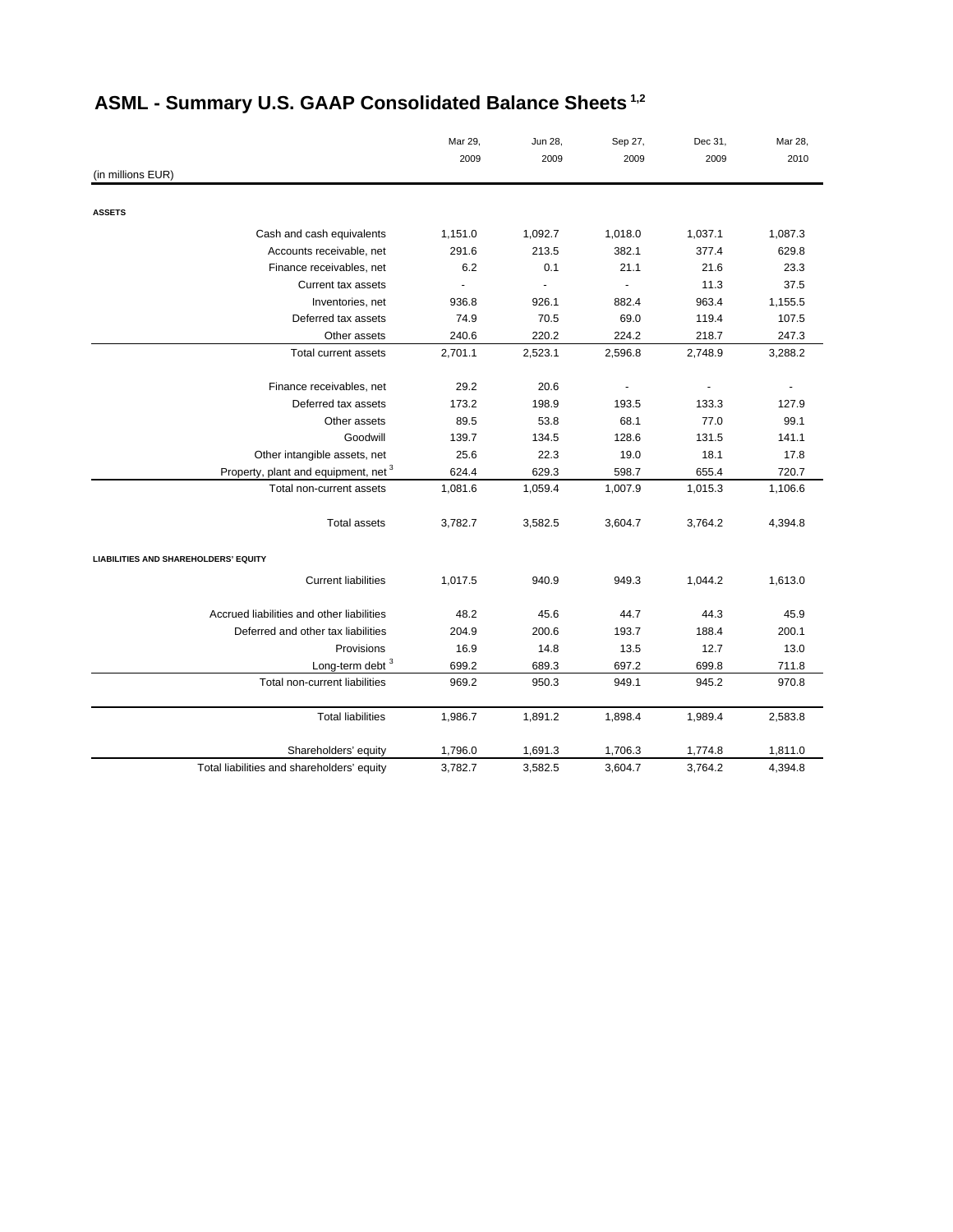# **ASML - Summary U.S. GAAP Consolidated Statements of Cash Flows 1,2**

Three months ended,

|                                                           | Mar 29, | Jun 28, | Sep 27, | Dec 31,        | Mar 28,      |
|-----------------------------------------------------------|---------|---------|---------|----------------|--------------|
|                                                           | 2009    | 2009    | 2009    | 2009           | 2010         |
| (in millions EUR)                                         |         |         |         |                |              |
| CASH FLOWS FROM OPERATING ACTIVITIES                      |         |         |         |                |              |
|                                                           |         |         |         |                |              |
| Net income (loss)                                         | (117.2) | (104.0) | 19.8    | 50.5           | 107.3        |
| Depreciation and amortization <sup>3</sup>                | 38.7    | 35.1    | 33.8    | 34.0           | 34.7         |
| Impairment                                                | 2.6     | 4.4     | 8.6     | 0.3            | 0.8          |
| Loss (gain) on disposals of property, plant and equipment | 2.6     | (0.4)   | 0.9     | 1.0            | 0.6          |
| Share-based payments                                      | 3.5     | 2.6     | 2.8     | 4.5            | 2.8          |
| Allowance for doubtful debts                              |         | 1.1     | 0.7     | 0.1            | 0.2          |
| Allowance for obsolete inventory                          | 22.1    | 43.9    | 13.2    | 7.4            | 13.8         |
| Deferred income taxes                                     | (27.0)  | (31.2)  | (4.5)   | 13.3           | 23.7         |
| Change in assets and liabilities                          | 157.3   | 110.7   | (140.3) | (91.7)         | (142.8)      |
| Net cash provided by (used in) operating activities       | 82.6    | 62.2    | (65.0)  | 19.4           | 41.1         |
| CASH FLOWS FROM INVESTING ACTIVITIES                      |         |         |         |                |              |
| Purchases of property, plant and equipment                | (43.9)  | (39.9)  | (13.5)  | (7.7)          | (7.2)        |
| Proceeds from sale of property, plant and equipment       | 1.2     | 5.7     |         | $\blacksquare$ | $\mathbf{r}$ |
| Net cash used in investing activities                     | (42.7)  | (34.2)  | (13.5)  | (7.7)          | (7.2)        |
| <b>CASH FLOWS FROM FINANCING ACTIVITIES</b>               |         |         |         |                |              |
| Dividend paid                                             |         | (86.5)  |         |                |              |
| Net proceeds from issuance of shares and stock options    | 0.1     | 0.4     | 4.2     | 6.4            | 10.4         |
| Excess tax benefits (deficiencies) from stock options     | (0.2)   | 0.5     | 0.7     | 1.0            |              |
| Net proceeds from other long-term debt                    |         | 0.1     |         |                |              |
| Redemption and/or repayment of debt <sup>3</sup>          | (0.4)   | (0.4)   | (0.4)   | (0.4)          | (0.4)        |
| Net cash provided by (used in) financing activities       | (0.5)   | (85.9)  | 4.5     | 7.0            | 10.0         |
| Net cash flows                                            | 39.4    | (57.9)  | (74.0)  | 18.7           | 43.9         |
| Effect of changes in exchange rates on cash               | 2.4     | (0.4)   | (0.7)   | 0.4            | 6.3          |
| Net increase (decrease) in cash & cash equivalents        | 41.8    | (58.3)  | (74.7)  | 19.1           | 50.2         |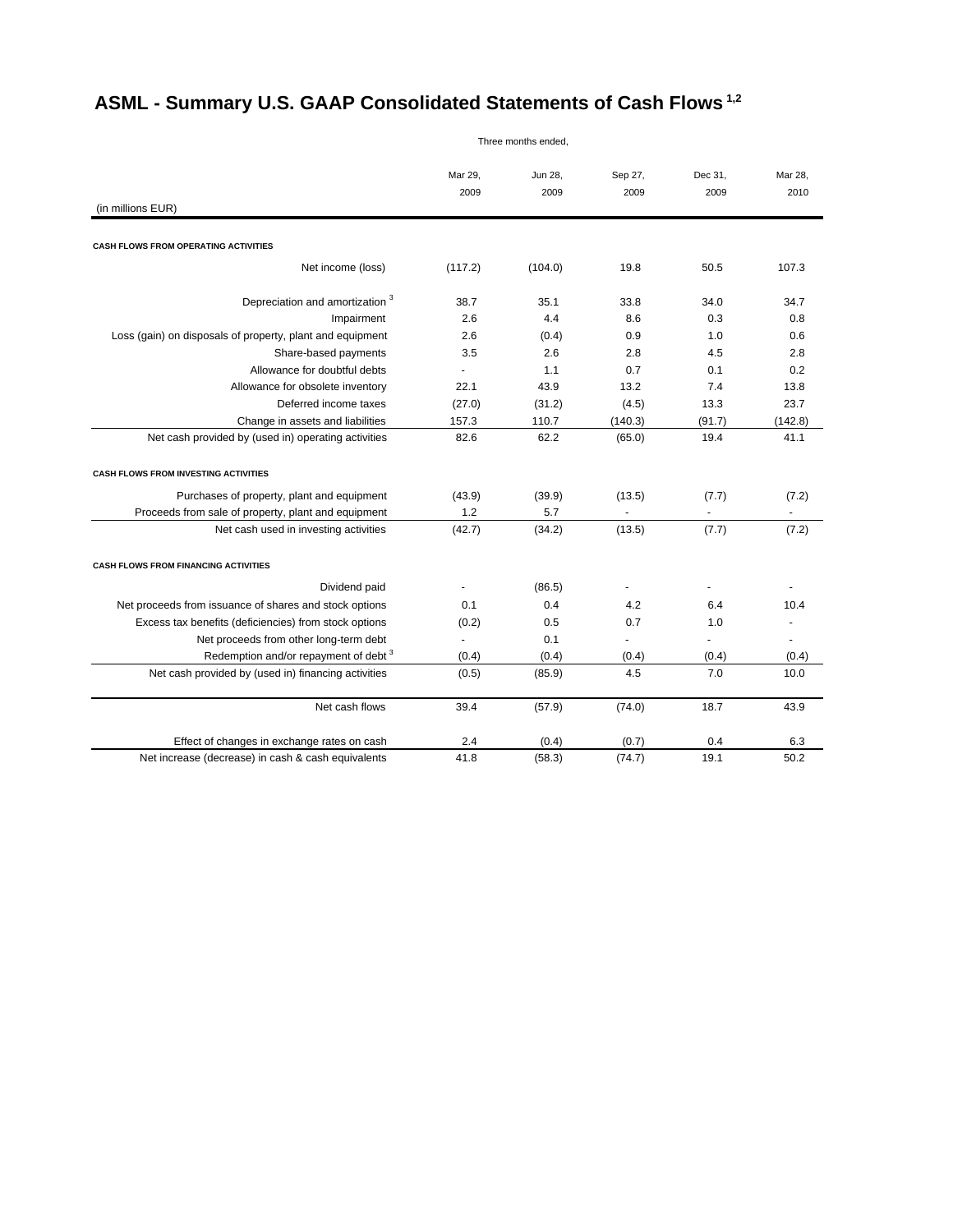### **ASML - Notes to the Summary U.S. GAAP Consolidated Financial Statements**

#### **Basis of Presentation**

ASML follows accounting principles generally accepted in the United States of America ("U.S. GAAP"). Further disclosures, as required under U.S. GAAP in annual reports, are not included in the summary consolidated financial statements. Unless stated otherwise, the accompanying consolidated financial statements are stated in thousands of euros ('EUR').

#### **Principles of consolidation**

The consolidated financial statements include the accounts of ASML Holding N.V. and all of its majorityowned subsidiaries. Subsidiaries are all entities over which ASML has the power to govern the financial and operating policies generally accompanying a shareholding of more than one half of the voting rights. All intercompany profits, balances and transactions have been eliminated in the consolidation.

#### **Use of estimates**

The preparation of ASML's consolidated financial statements in conformity with U.S. GAAP requires management to make estimates and assumptions that affect the reported amounts of assets and liabilities and the disclosure of contingent assets and liabilities on the balance sheet dates and the reported amounts of revenue and expense during the reported periods. Actual results could differ from those estimates.

#### **Recognition of revenues**

ASML recognizes revenue when all four revenue recognition criteria are met: persuasive evidence of an arrangement exists; delivery has occurred or services have been rendered; seller's price to buyer is fixed or determinable; and collectability is reasonably assured. At ASML, this policy generally results in revenue recognition from the sale of a system upon shipment. The revenue from the installation of a system is generally recognized upon completion of that installation at the customer site. Each system undergoes, prior to shipment, a "Factory Acceptance Test" in ASML's cleanroom facilities, effectively replicating the operating conditions that will be present on the customer's site, in order to verify whether the system will meet its standard specifications and any additional technical and performance criteria agreed with the customer, if any. A system is shipped, and revenue is recognized, only after all specifications are met and customer sign-off is received or waived. In case not all specifications are met and the remaining performance obligation is not essential to the functionality of the system but substantive rather than inconsequential or perfunctory a portion of the sales price is deferred. Although each system's performance is re-tested upon installation at the customer's site, ASML has never failed to successfully complete installation of a system at a customer's premises.

For arrangements containing multiple elements, the revenue relating to the undelivered elements is deferred at estimated fair value until delivery of these elements. Revenue from installation services and service contracts provided to our customers is initially deferred and is recognized when the installation is completed and, in case of service contracts, over the life of those contracts. Revenue from extended and enhanced warranties is recognized in income on a straight-line basis over the contract period. The costs of providing services under extended and enhanced warranties are recognized when they occur.

#### **Foreign currency risk management**

The Company uses the euro as its invoicing currency in order to limit the exposure to foreign currency movements. Exceptions may occur on a customer by customer basis. To the extent that invoicing is done in a currency other than the euro, the Company is exposed to foreign currency risk.

It is the Company's policy to hedge material transaction exposures, such as sales transactions and forecasted purchase transactions. The Company hedges these exposures through the use of currency contracts.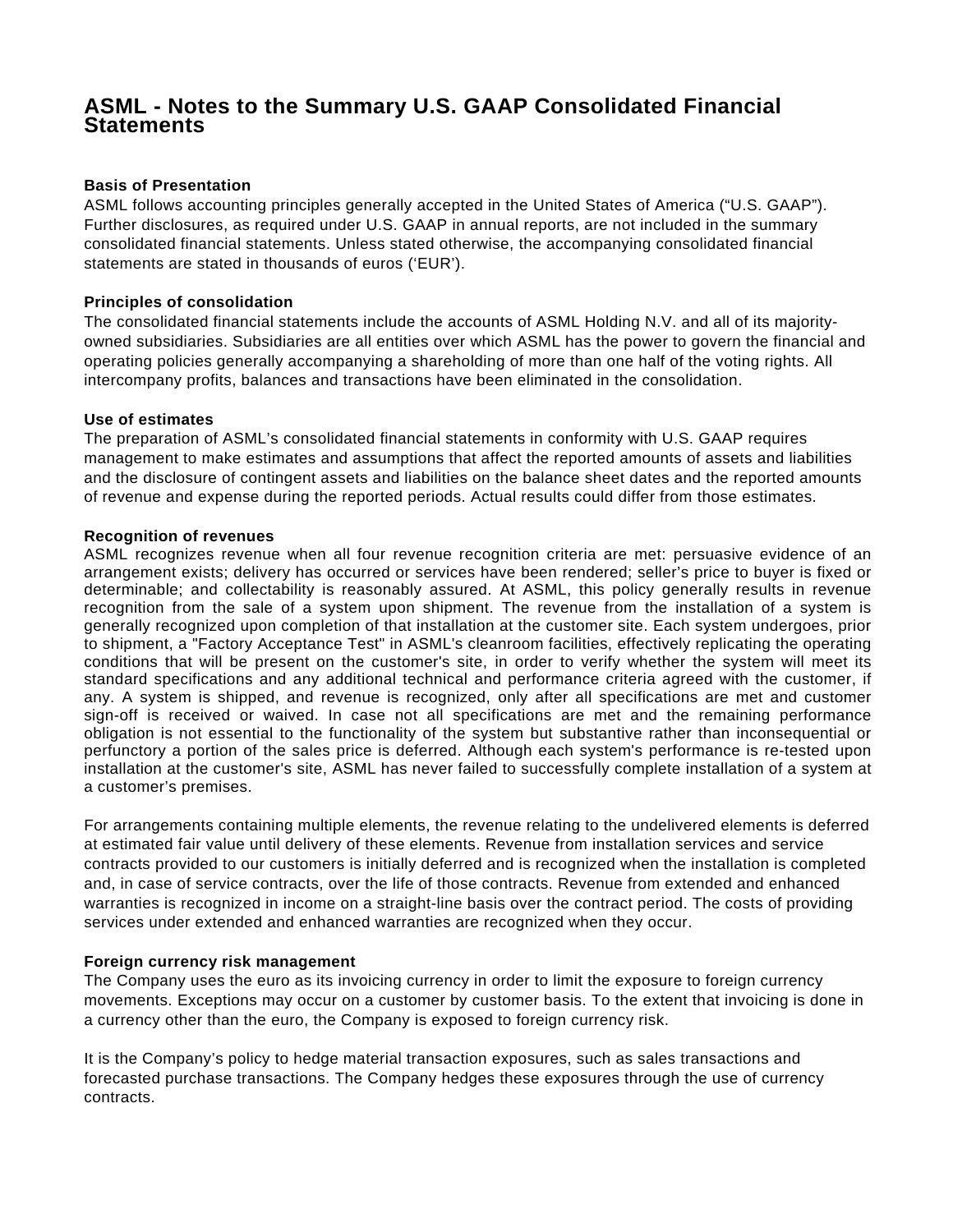It is the Company's policy to hedge material remeasurement exposures. These net exposures from certain monetary assets and liabilities in non-functional currencies are hedged with forward contracts.

As of March 28, 2010 other comprehensive income, within equity, includes EUR 60.3 million loss, net of taxes, representing the total anticipated loss to be charged to net sales, and EUR 3.9 million gain representing the total anticipated gain to be released to cost of sales which will offset the higher EUR equivalent of foreign currency denominated forecasted sales and purchase transactions.

| Net income                           | Three months ended. |              |         |         |         |
|--------------------------------------|---------------------|--------------|---------|---------|---------|
|                                      | Mar 29, 2009        | Mar 28, 2010 |         |         |         |
| (in thousands EUR)                   |                     |              |         |         |         |
| Net income (loss) under U.S. GAAP    | (117.2)             | 107.3        |         |         |         |
| Share-based payments (see Note 1)    | (0.5)               | 0.1          |         |         |         |
| Development costs (see Note 2)       | 11.5                | 2.0          |         |         |         |
| Reversal of write-downs (see Note 3) |                     | (3.3)        |         |         |         |
| Income taxes (see Note 4)            | (1.6)               | (4.8)        |         |         |         |
| Net income (loss) under IFRS         | (107.8)             | 101.3        |         |         |         |
| Shareholders' equity                 | Mar 29.             | Jun 28,      | Sep 27, | Dec 31, | Mar 28, |
|                                      | 2009                | 2009         | 2009    | 2009    | 2010    |
| (in thousands EUR)                   |                     |              |         |         |         |
| Shareholders' equity under U.S. GAAP | 1,796.0             | 1,691.3      | 1,706.3 | 1,774.8 | 1,811.0 |
| Share-based payments (see Note 1)    | (7.1)               | (4.9)        | (0.5)   | 2.4     | 3.5     |
| Development costs (see Note 2)       | 215.4               | 235.9        | 259.7   | 251.5   | 255.8   |
| Reversal of write-downs (see Note 3) |                     |              | 28.5    | 17.1    | 13.8    |
| Income taxes (see Note 4)            | 3.4                 | 2.8          | 1.4     | 5.0     | 0.8     |
| Shareholders' equity under IFRS      | 2,007.7             | 1,925.1      | 1,995.4 | 2,050.8 | 2,084.9 |

### **ASML – Reconciliation U.S. GAAP – IFRS 1,2**

#### **Notes to the reconciliation from U.S. GAAP to IFRS**

#### Note 1 Share-based Payments

Under IFRS, ASML applies IFRS 2, "Share-based Payments" beginning from January 1, 2004. In accordance with IFRS 2, ASML records as an expense the fair value of its share-based payments with respect to stock options and stock granted to its employees after November 7, 2002. Under IFRS, at period end a deferred tax asset is computed on the basis of the tax deduction for the share-based payments under the applicable tax law and is recognized to the extent it is probable that future taxable profit will be available against which these deductible temporary differences will be utilized. Therefore, changes in the Company's share price do affect the deferred tax asset at period-end and result in adjustments to the deferred tax asset.

As of January 1, 2006, ASML applies ASC 718 "Compensation- Stock Compensation" which requires companies to recognize the cost of employee services received in exchange for awards of equity instruments based upon the grant-date fair value of those instruments. ASC 718's general principle is that a deferred tax asset is established as the Company recognizes compensation costs for commercial purposes for awards that are expected to result in a tax deduction under existing tax law. Under U.S. GAAP, the deferred tax recorded on share-based compensation is computed on the basis of the expense recognized in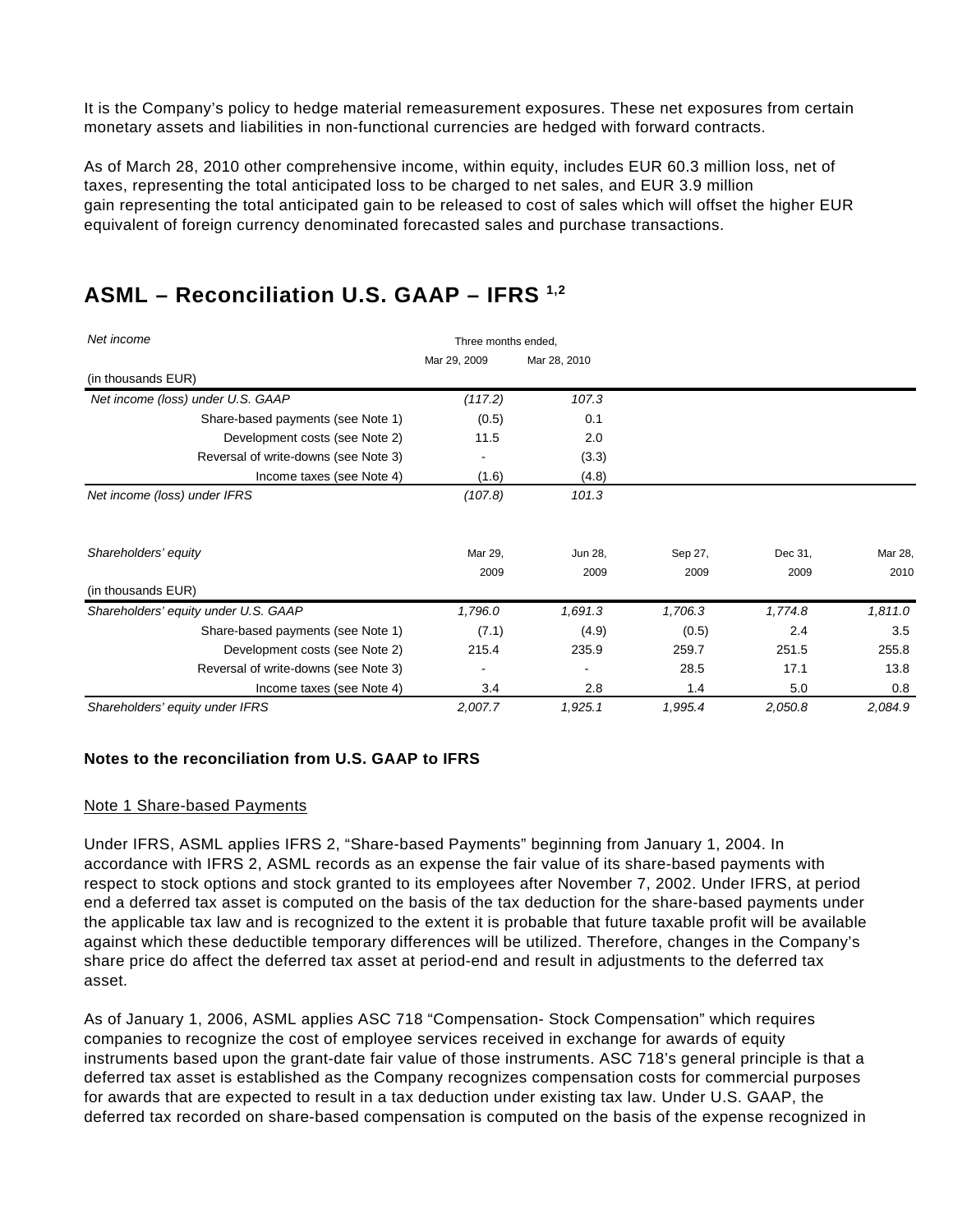the financial statements. Therefore, changes in the Company's share price do not affect the deferred tax asset recorded in the Company's financial statements.

#### Note 2 Development costs

Under IFRS, ASML applies IAS 38, "Intangible Assets". In accordance with IAS 38, ASML capitalizes certain development expenditures that are amortized over the expected useful life of the related product generally ranging between one and three years. Amortization starts when the developed product is ready for volume production.

Under U.S. GAAP, ASML applies ASC 730, "Research and Development". In accordance with ASC 730, ASML charges costs relating to research and development to operating expense as incurred.

#### Note 3 Reversal of write-downs

Under IFRS, ASML applies IAS 2 (revised), "Inventories". In accordance with IAS 2, reversal of a prior period write-down as a result of a subsequent increase in value of inventory should be recognized in the period in which the value increase occurs.

Under U.S. GAAP, ASML applies ASC 330 Inventory. In accordance with ASC 330 reversal of a write-down is prohibited as a write-down creates a new cost basis.

#### Note 4 Income taxes

Under IFRS, ASML applies IAS 12, "Income Taxes" beginning from January 1, 2005. In accordance with IAS 12 unrealized net income resulting from intercompany transactions that are eliminated from the carrying amount of assets in consolidation, give rise to a temporary difference for which deferred taxes must be recognized in consolidation. The deferred taxes are calculated based on the tax rate applicable in the purchaser's tax jurisdiction.

Under U.S. GAAP, the elimination of unrealized net income from intercompany transactions that are eliminated from the carrying amount of assets in consolidation, give rise to a temporary difference for which prepaid taxes must be recognized in consolidation. Contrary to IFRS, the prepaid taxes under U.S. GAAP are calculated based on the tax rate applicable in the seller's rather than the purchaser's tax jurisdiction.

"Safe Harbor" Statement under the US Private Securities Litigation Reform Act of 1995: the matters discussed in this document may include forward-looking statements, including statements made about our outlook, realization of backlog, IC unit demand, financial results, average selling price, gross margin and expenses. These forward looking statements are subject to risks and uncertainties including, but not limited to: economic conditions, product demand and semiconductor equipment industry capacity, worldwide demand and manufacturing capacity utilization for semiconductors (the principal product of our customer base), including the impact of general economic conditions on consumer confidence and demand for our customers' products, competitive products and pricing, manufacturing efficiencies, new product development and customer acceptance of new products, ability to enforce patents and protect intellectual property rights, the risk of intellectual property litigation, availability of raw materials and critical manufacturing equipment, trade environment, changes in exchange rates and other risks indicated in the risk factors included in ASML's Annual Report on Form 20-F and other filings with the US Securities and Exchange Commission.